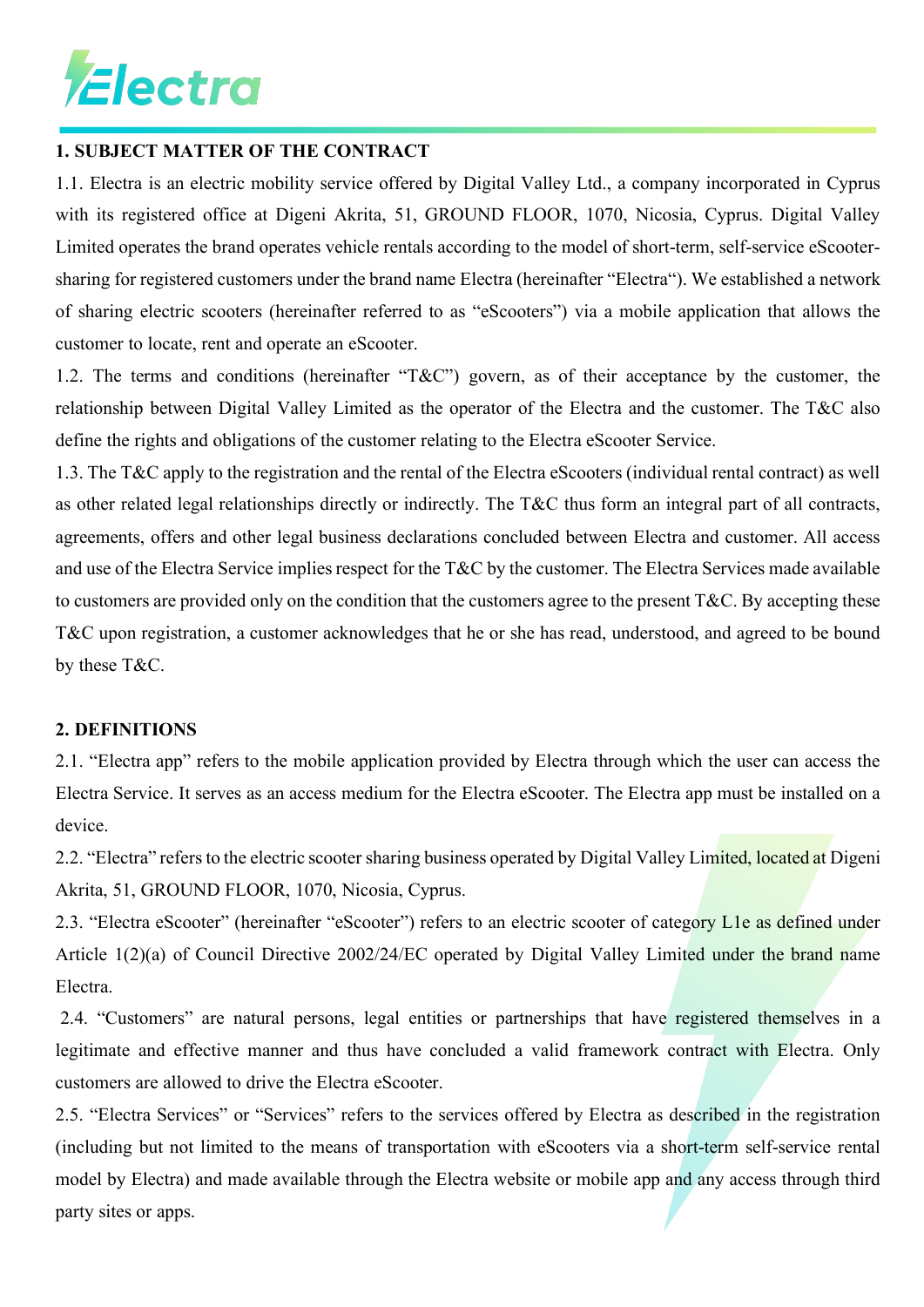2.6. "Service Area" refers to the geographical area defined by Electra within which the customer may terminate his/her rental by returning the eScooter on a public location of choice located within this area where eScooters are authorized to park. The service areas are visible in the Electra app.

2.7. "Vehicle document" refers to all the documents which are present in the top box of each eScooter: a copy of the insurance certificate, a copy of the vehicle registration document, and the joint accident report form.

2.8. "Parking Fee" means the agreed upon fees for the temporary parking of an eScooter as set forth in the Rate Schedule in par. 12 to these  $T\&C$ , and as adjusted from time to time.

2.9. "Rate Schedule" means the rate schedule currently referenced at par. 12 of these T&C, and as it may be updated by Electra from time to time.

2.10. "Registration" means the registration process which must be completed on the Electra website or via the Electra app in order to become a customer of the Electra Service.

2.11. "Rental" refers to the time of use of the eScooter by a customer. The rental starts when pressing the "Rent" button via the Electra app and ends when ending the rental via the app.

2.12. "Reservation" refers to the reservation of the eScooter via the Electra app before the rental for a period of 15 minutes.

2.13. "Rental Fees" are the fees agreed upon for the rental of an eScooter as set forth in the Rate Schedule par. 12 to these T&C, and as adjusted from time to time.

2.14. "Rules Schedule" means the rules schedule currently referenced at, in Annex 2 of these T&C, which may be updated by Electra from time to time.

2.15. "Accessories" means the helmet, vehicle documents, hygiene hair nets and other items owned by and provided to the customer by Electra that are present in every eScooter.

2.16. "Top box" refers to the storage space provided by Electra that is located on the rear of every eScooter and is used for storing the Accessories.

2.17. "Framework Contract" refers to the agreement entered into by the customer when registering for the Electra service.

2.18. "Individual Rental Contract" refers to the agreement accepted by the customer for each individual rental of a Electra eScooter.

2.19. "Terminal" means Internet-enabled PCs, smartphones or tablet PCs.

2.20. "Electra Trackingbox" is the board computer which is located in every Electra eScooter.

### **3. INDIVIDUAL RENTAL CONTRACT AND RENTAL PERIOD**

3.1. Only properly and effectively registered customers can book the Electra eScooter.

3.2. The individual rental contract is concluded as soon as the customer starts the rental process by connecting a mobile terminal with the eScooter in the sense of par. 6 and the Electra tracking box is activated by the start of the eScooters (releases sound and the lights of the eScooter start to light) vehicle electrics.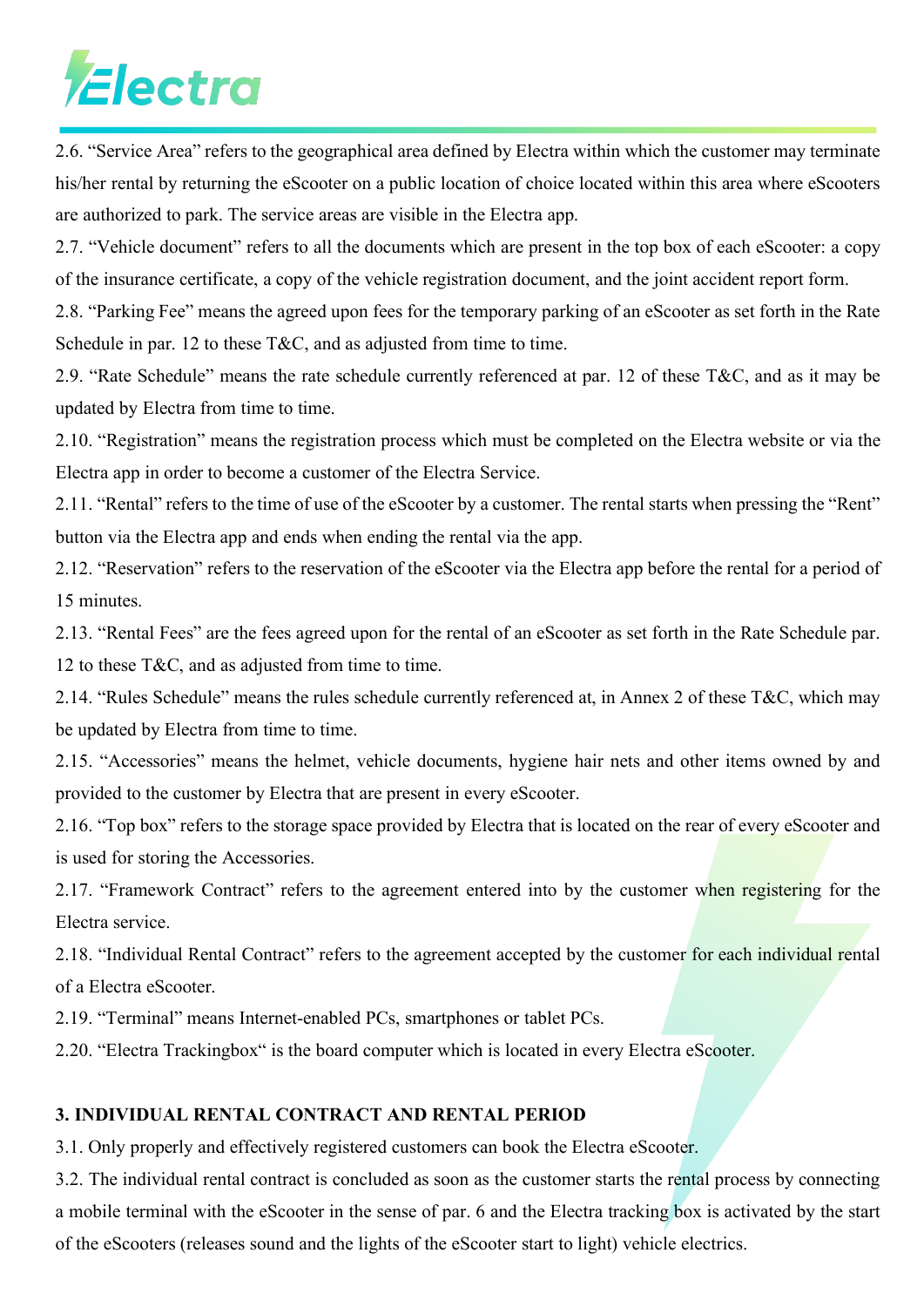

3.3. The rental period begins with the conclusion of the individual rental contract and ends in any case, if the customers have terminated the leasing procedure according to par. 9.

3.4. The maximum rental period for a single rental contract is 24 hours.

#### **4. DRIVING AUTHORIZATION**

4.1. Customers of Electra can only be natural persons, legal entities or partnerships who have concluded a valid framework contract with Electra and are entitled to use the service according to the following criteria:

• Have attained a minimum age of 18 years

• Those that are in possession of a valid driving license to drive a motorcycle or moped and; the driving license has been issued by Cyprus or by another Member State of the European Union, Switzerland, Lichtenstein, Norway or Iceland, or has been accepted as an international driving license in connection with the respective national driving license, provided that they authorize the use of a moped in Cyprus.

- Is carrying the said driver's license and fulfilling its requirements and conditions.
- Have not taken any drugs, alcohol or medications that could impair their ability to drive.

Provided that should statutory licencing requirement for electric scooter of category L1e as defined under Article 1(2)(a) of Directive 2002/24/EC change, driving authorisation for the Electra eScooters will change accordingly.

### **5. BILLING ACCOUNT**

5.1. The customer must select a payment method (debit card or credit card) and provide the associated information to register with Electra and to rent, reserve and use the Electra eScooters. Customers may, at any time, change and adapt this information.

5.2. The customer grants Electra the right to charge the provided account for the registration and all leases, as well as any other fees that are invoiced to the customers in connection with the rental (such as usage charges, expenses in the event of violations of traffic rules, contractual penalties, damages incurred to the vehicle, etc.).

### **6. RESERVATION, BOOKING AND DEPARTURE**

6.1. Electra eScooters, which are displayed as "available" in the Service area in the Electra app, can be reserved for up to 15 minutes by selecting the available eScooter and press "Reservation". Electra reserves the right to refuse the reservation if there are doubts about smooth handling of the vehicle. During the 15-minute reservation period, the customer can delete his/her reservation via the app. If the reserved eScooter is not used by the customer within 15 minutes after the start of the reservation, the eScooter is again released for use by other customers and is marked as "available" in the Electra app.

6.2. The eScooter is activated by pressing the "Rent" button in the Electra app, by which the customer accepts the rental tariffs.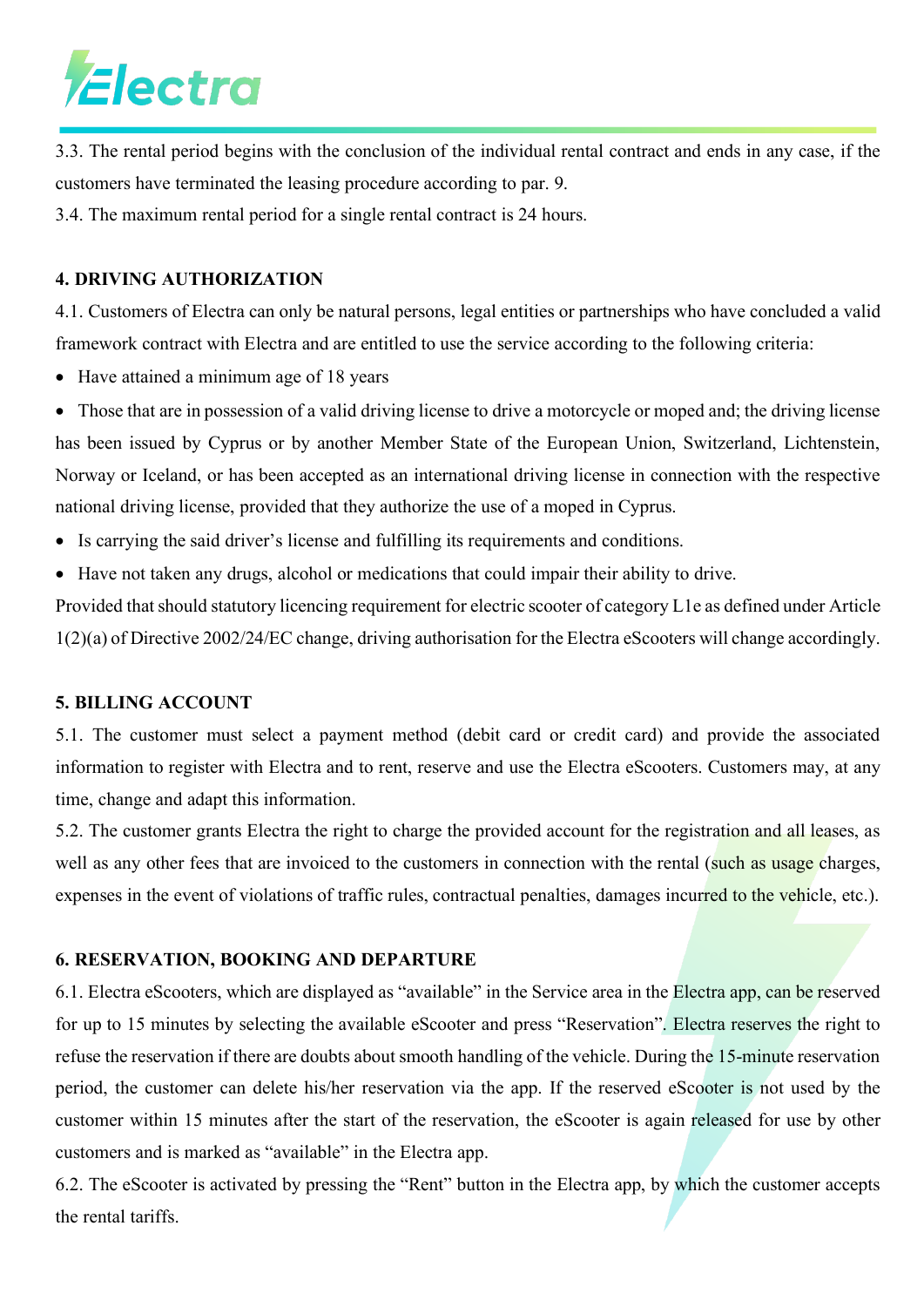6.3. The customer agrees to report any material damage they have observed on the eScooter via email (support  $@e$  lectra.space) or by calling the customer helpline before starting the trip. Examples of damages to be communicated to Electra:

- Flat tire
- Damage to the bodywork of the scooter
- Damage to the top box or missing helmets
- Mirror damaged or missing mirror
- Broken or bend brake handles
- Damages to the seat
- Broken stand
- Any damage that may affect the safety of the driver when driving the vehicle.

6.4. The customer is allowed to temporarily park the eScooter both in and outside the service areas. However, an eScooter can only be permanently parked and a ride can only be completely terminated inside one of the service areas. A special Parking Fee applies to the temporary parking of an eScooter as set out in the Rates Schedule par. 12 to these T&C.

6.5. In the event of a disruption of the usage process, Electra can call the customer on the mobile number stored in his personal information, to determine the cause of the disrupted usage process. If there is reason to suspect contravening conduct, Electra is entitled to prohibit further use of the eScooter.

### **7. CUSTOMER'S OBLIGATIONS AND RESPONSIBILITIES**

7.1. Upon registration and by accepting these T&C the customer confirms that he/she has sufficient experience to drive a scooter of the category as the Electra eScooter as per statutory requirements of par. 4

7.2. Upon registration and by accepting the T&C the customer confirms that he/she is in possession of a valid driving license in Cyprus to drive the eScooter.

7.3. The customer is to ensure the traffic safety of the eScooter before each trip through a visual inspection and testing of the brakes.

7.4. Electra eScooters are only to be used in a safe state of transport and operation and the customer has to comply with all legal obligations, particularly related to road traffic and traffic regulations.

7.5. The customer is to keep personal data stored on the Electra system up to date, particularly mobile numbers, email addresses and payment data.

7.6. In case of an accident, equipment failure or theft and vandalism, the customer is obliged to follow the procedure as set out in par.8 of this document.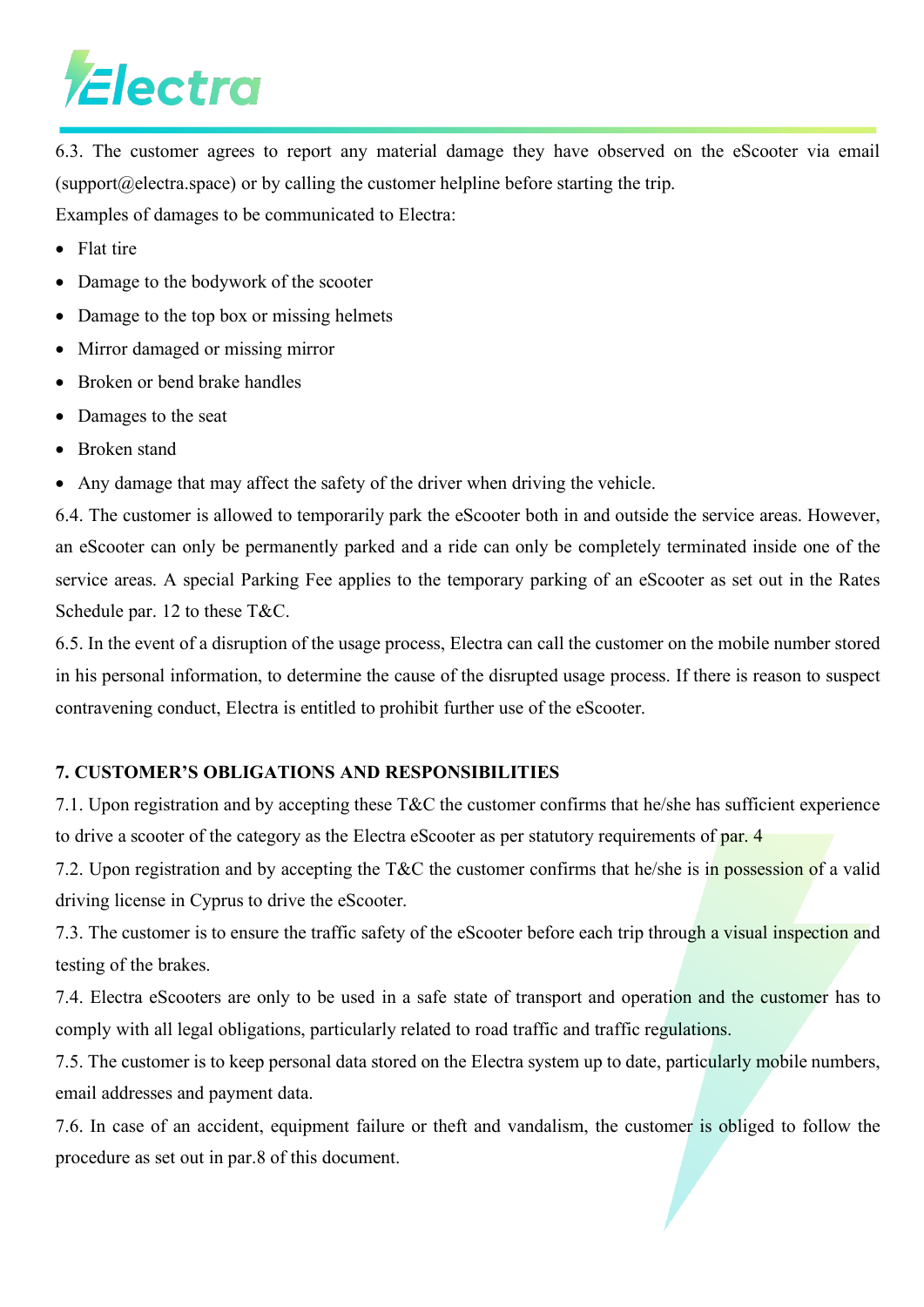### **8. REPORTING IN CASE OF ACCIDENT, DAMAGE, THEFT AND DEFECTS OF THE ESCOOTER**

8.1. Accidents, damage, theft, defects and destruction of the eScooter must be reported to Electra immediately by telephone via the Electra Customer Support Centre on (+357) 800 77 434. The customer must provide the necessary assistance and remain at the scene until a Electra representative arrives. The following information is to be provided to Electra:

- Date, time and location of incident;
- Identification of any other vehicle involved (e.g. license plate, make and model);
- Insurance information for third party vehicles involved (e.g. policy number, name, address and phone number of insurer);
- Contact information of third parties involved;
- A statement explaining the circumstances surrounding the incident;
- Photos of the damaged vehicles and accident site (where possible).

8.2. In the event of minor accidents, the "Front to Rear Form" must be completed by the customer and the thirdparty driver. If serious damage was incurred by either vehicle the customer must call Cyprus Police. If any person was injured in an accident involving the eScooter, then the customer must call the Emergency services on 112 or the Police. The customer must remain on site until the the Police arrive and provide all the information requested. The vehicles should not be moved unless under by the order of a Police Officer.

8.3. Customers must ensure that all necessary measures to mitigate damage and to safeguard against faults are made.

8.4. In case of theft of an eScooter or vandalism by unknown third parties (parking damage, accident with driver's hit and run) occurring during the rental period, the customer must immediately contact the Electra Customer Support Centre on (+357) 800 77 434. The customer has to file a complaint with the police and provide Electra within 48 hours with a copy thereof under the following address: Digeni Akrita, 51, GROUND FLOOR, 1070, Nicosia, Cyprus.

8.5. These obligations shall not apply to the customer if he/she was removed from the scene due to incurred injuries or was excused.

8.6. In the event of an accident, the rental contract is terminated only after the proper return in compliance with par. 9 and the usage charges are calculated accordingly.

### **9. RETURNING OF THE ESCOOTER AND TERMINATION OF RENTAL**

9.1. To return an eScooter and terminate its rental, the customer must ensure to return the vehicle within the designated service areas. The respective service area is displayed in the Electra App. Should the rental be terminated outside the service area, a fee shall apply according to Annex 1. The eScooter is to be placed properly in accordance with the traffic regulations in a parking space in the public transport area. Any infringements of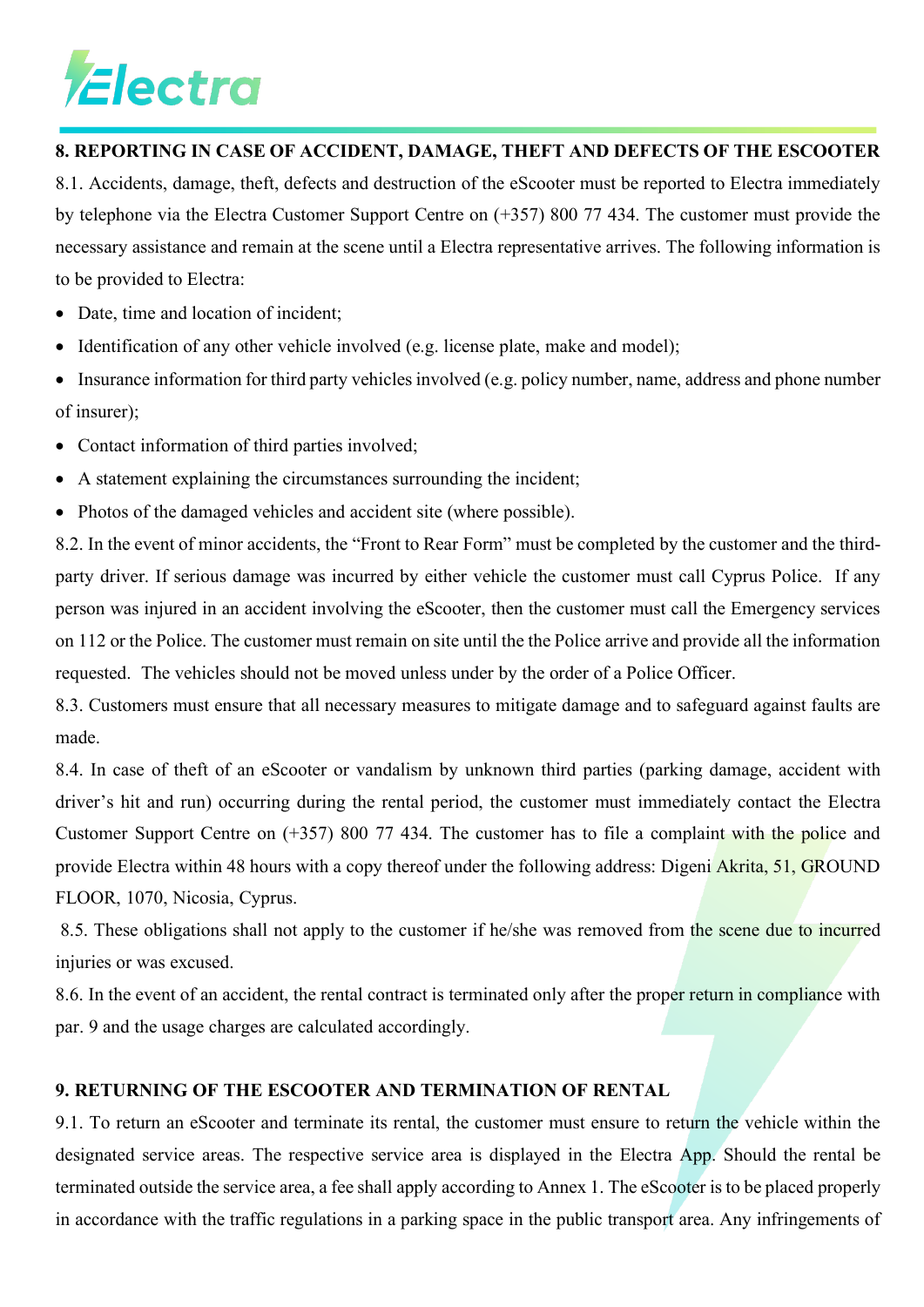traffic regulations and associated fines are to be carried by the customer and will be charged to the customer's account.

9.2. The eScooter must be placed in such a location within the service area where a internet-compatible mobile phone connection can be established at the location of the eScooter. If this is not the case, the customer must relocate the eScooter to a position within the Service area that complies to the above-mentioned condition.

9.3. The rental shall not be terminated on private or commercial premises that are inaccessible to other customers. The eScooter must be accessible by everyone at any time after the rental period has ended.

9.4. The customer has to ensure that all vehicle documents, helmets and other Electra accessories are properly stored in the top box.

9.5. Customers must ensure that no waste or gross contamination remains on and in the eScooter at the end of the rental period. Should waste or gross contamination still remain, Electra is entitled to charge the customer for any cleaning costs.

6 The rental is terminated by pressing the "End" button on the Electra app, which switches off the eScooter engine and electrical system. If the rental is not terminated by the customer, the rental will continue, and all charges shall be carried by the customer. If for any reason (technical or otherwise) the rental cannot be terminated via the app, the customer must immediately call the Electra Customer Support Centre on (+357) 800 77 434. Any additional rental costs due to prolongation of the rental period as a result of problems at the end of the booking will be refunded to the customer, but only if the fault is not that of the customer.

#### **10. INSURANCES**

10.1. Electra eScooters are insured in accordance with the Motor Vehicles (Third Party Liability Insurance) Law of 2000 or any Law amending or substituting the same.

10.2. Electra provides liability coverage for damages arising from a customer's use of an eScooter if the customer complies with all rules and requirements of these T&C and the terms and conditions of the policy of insurance. The customer must comply with the requirements set out in par. 8 of the present  $T\&C$  in order to benefit from Electra's liability coverage. The cost has to be paid at the end of the rental contract. The customer is fully liable for any damage caused by improper handling or operation of the eScooter as well as due to deliberate acts.

10.3. The customer assumes liability for all damages and injuries caused in relation to accidents caused while he/she was driving the scooter when under the influence of alcohol or drugs. If the insurance company is legally obliged to pay compensation to third parties as a result of such an accident, the customer is liable to compensate the insurance company in full for all costs incurred, including legal expenses.

### **11. LIABILITY OF ELECTRA**

11.1. Except to the extent that any loss or damage is due solely to Electra's negligence, Electra shall not be liable, regardless of the legal grounds.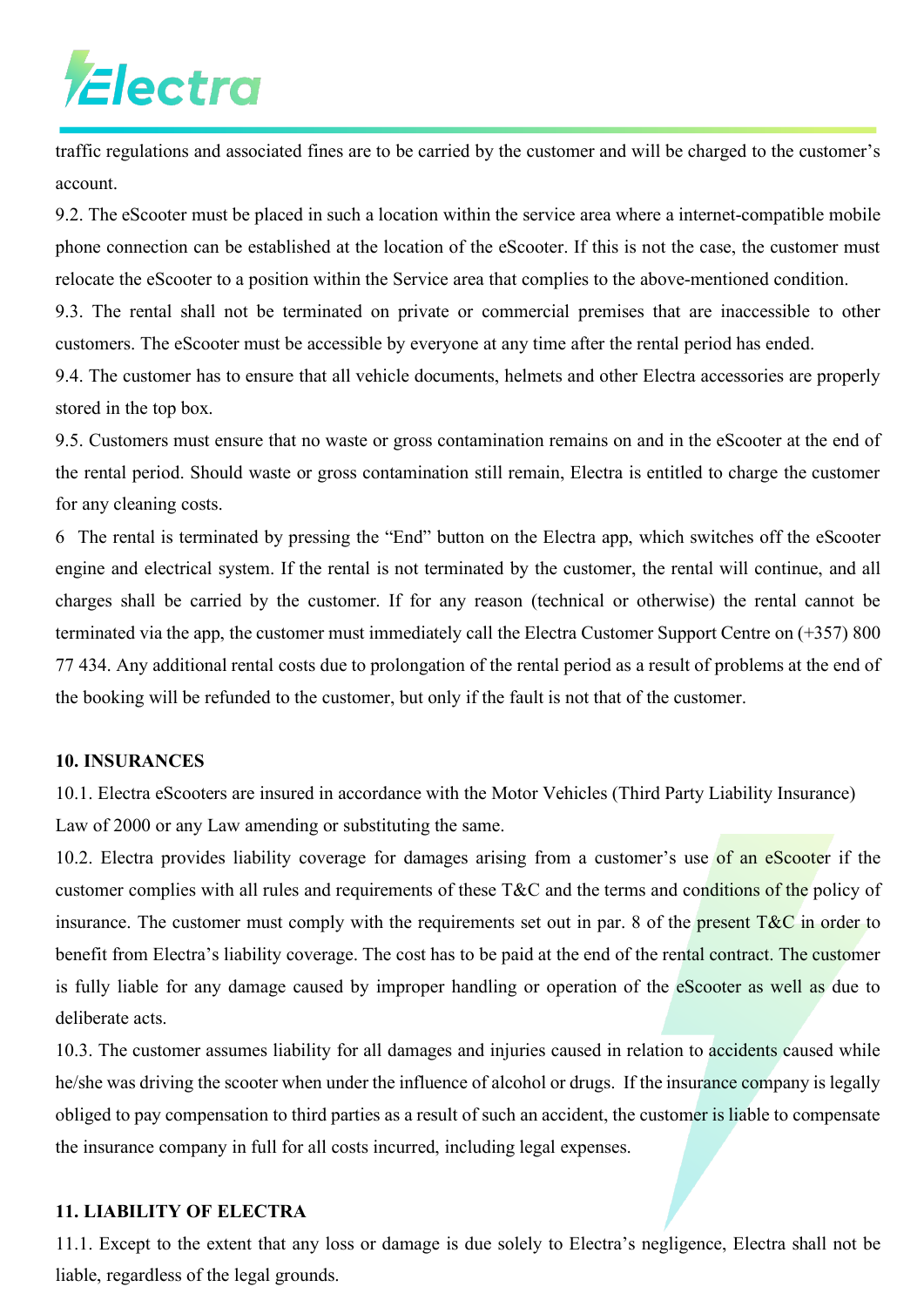11.2. The personal liability of the legal representatives, vicarious agents and employees of Electra for damages caused by slight negligence is excluded.

11.3. Electra shall not be responsible for any loss of, or damage to, any goods in or on the eScooter, including customer's mobile device that is running the Electra app, nor shall it be responsible for any loss or damage to third parties for the actions taken by any customer during the period that the customer is responsible for an eScooter.

11.4. Electra shall not be liable for the incorrect working of the services, certainly not in the event of e.g. poor internet coverage due to any cause (customer's network, weather conditions, geographic location, network fallout, etc), lack of GPS signal, hardware fallout, and any event of force majeure.

11.5. Electra is not liable for indirect damages, consequential damages, lost profits, pure pecuniary losses, interest losses and losses arising from claims of third parties or against third parties that are not contractual partners.

11.6. Insofar as no statutory or contractual limitation or limitation period applies, all claims against Electra shall be forfeited if they have not been judicially recognized in writing within one year from the knowledge of the claimant of the damage or explicitly acknowledged by Electra in writing.

#### **12. LIABILITY OF THE CUSTOMER, CONTRACTUAL PENALTIES, EXCLUSION OF USE**

12.1. Customers are liable to Electra for any damage caused by them or their passengers. This includes, in particular, the removal, damage or loss of the Electra eScooter as well as helmets and other accessories. Customers shall also be liable for full compensation if the damage or loss of the Electra eScooters or any other damage has occurred by the fact that the customers or third parties for whom they are responsible are culpably against the present Electra rental terms, legal provisions or the general conditions of the Motor Vehicles (Third Party Liability Insurance) Law of 2000 or any Law amending or substituting the same have been violated and thereby the insurance protection has been impaired. In case of the liability of the customers without insurance protection of the vehicle insurance, the customers are free of claims by third parties.

12.2. In the event of a self-inflicted accident, the liability of the customers extends to the amount of the agreed self-participation and also to the claims costs such as expert costs, towing costs, impairment, loss of rental costs and additional administrative costs. The limitation of liability to the amount of self-participation does not apply in the case of a mechanical damage caused by customers due to faulty operation, negligence or breach of par. 7. In the event of damage to an eScooter, the liability of the customers is limited to the respective deductible amount, if the eScooter was used in accordance with the contract and the damage was reported immediately.

12.3. Customers shall undertake to pay a contractual penalty in the amount of  $\epsilon$ 100 if they have left the eScooter in the hands of unauthorised drivers. The assertion of further damage remains unaffected. The contractual penalty in the amount of  $\epsilon$ 100 is counted in this case.

12.4. Customers are fully liable for any legal violations committed by them, in particular for violations of traffic regulations and regulations during the period of use and in connection with the stopping of the eScooters.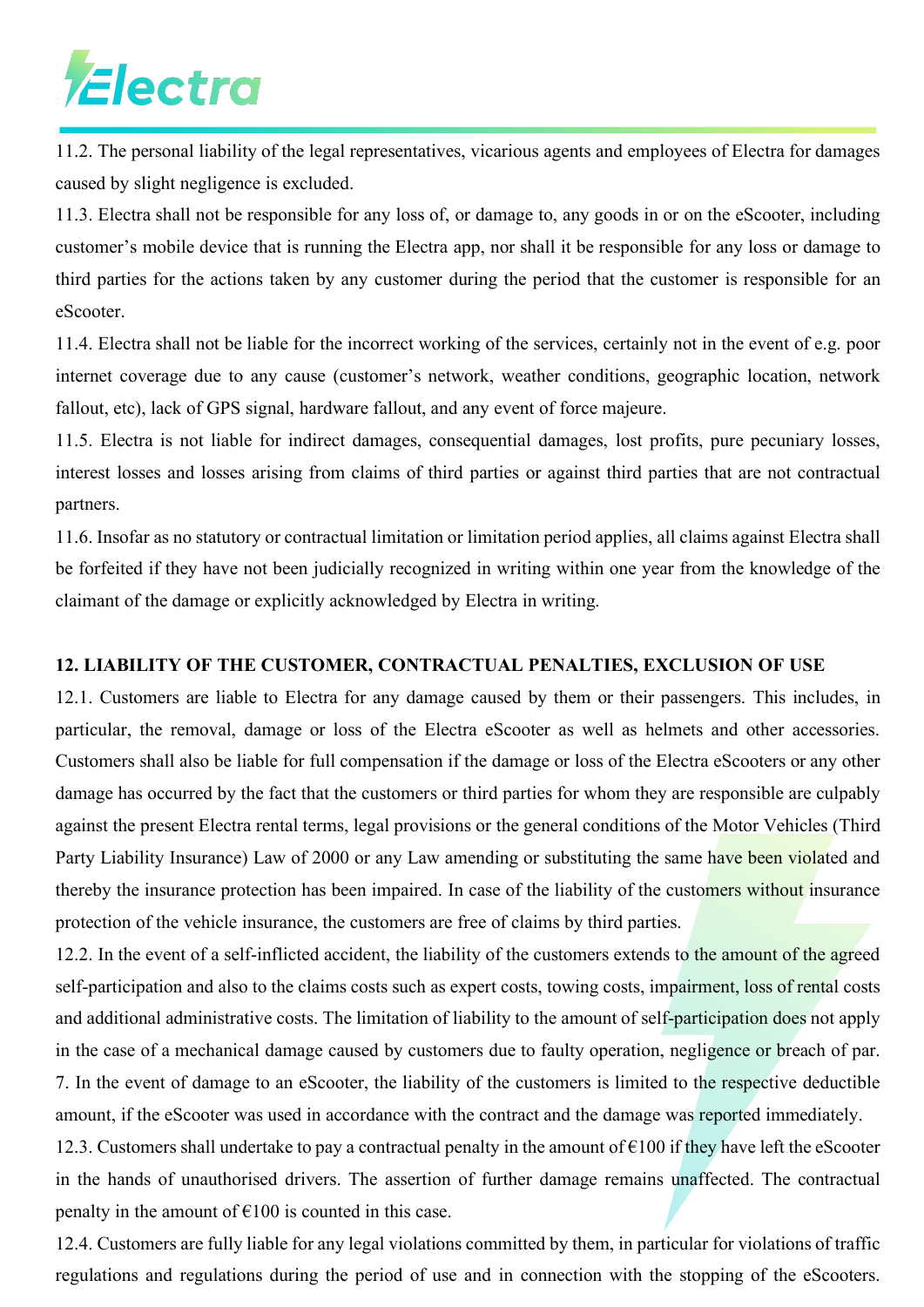Customers shall indemnify Electra from all penalties, warnings, costs and other expenses incurred by the authorities or other bodies on the above-mentioned violations of Electra. In order to compensate for the administrative costs incurred by Electra for the processing of inquiries addressed to the prosecution authorities in order to determine the administrative irregularities and offences committed during the rental period, Electra will receive 15% of the costs incurred per case. Unless the customer proves that Electra has incurred no or a smaller expense, Electra is, with appropriate proof, not allowed to claim further damages.

12.5. In case of serious culpable breaches of contract, including a delay in payment, Electra can temporarily or permanently exclude the customer from the vehicle use with immediate effect and block the Electra app. The exclusion will be communicated to the customer by e-mail.

### **13. RATES AND PAYMENT OF REGISTRATION AND RENTAL ("RATES SCHEDULE")**

13.1. General: The customer agrees to pay all amounts and fees related to the Electra services, including but not limited to those listed below:

- Sign Up Fee (if applicable)
- Rental fees
- Parking fees for the temporary parking of an eScooter
- Penalties
- Insurance excess in case of accident, loss, theft or damage to the eScooter
- Costs incurred by Electra (incl. bank and legal fees) to receive the amounts owed by the customer
- 13.2. SignUp, rental and parking fees
- Sign Up Fee:  $\epsilon$ 1. The fee will be added to the customer's Electra account as credit.
- Rental fee:  $\epsilon$ 0.25 (incl. VAT) per minute. Every rental period begins after starting the ride via the Electra app by pressing the "Rent" button and finishes when terminating the rental via the app by pressing the "End" button.
- Parking fee:  $\epsilon$ 0.10(incl. VAT) per minute. When temporarily parking the eScooter the customer will pay a parking fee of  $\epsilon$ 0.10 per minute until the parking period is terminated.
- Every started minute of rental is booked and billed as a full minute.
- The types and amounts of additional fees and penalties are presented in Annex 1 of these T&C.

### **14. SECURITY DEPOSITS, FEES, PAYMENT, DRIVING AND PARKING MINUTES**

14.1. Security Deposit: The customer may be required to pay Electra a refundable security deposit, dependent on their use, or because Electra determines (at its sole discretion) that the customer, or potential customer, may present a higher risk than other potential customers.

A deposit may be withdrawn from the customer's bank card to: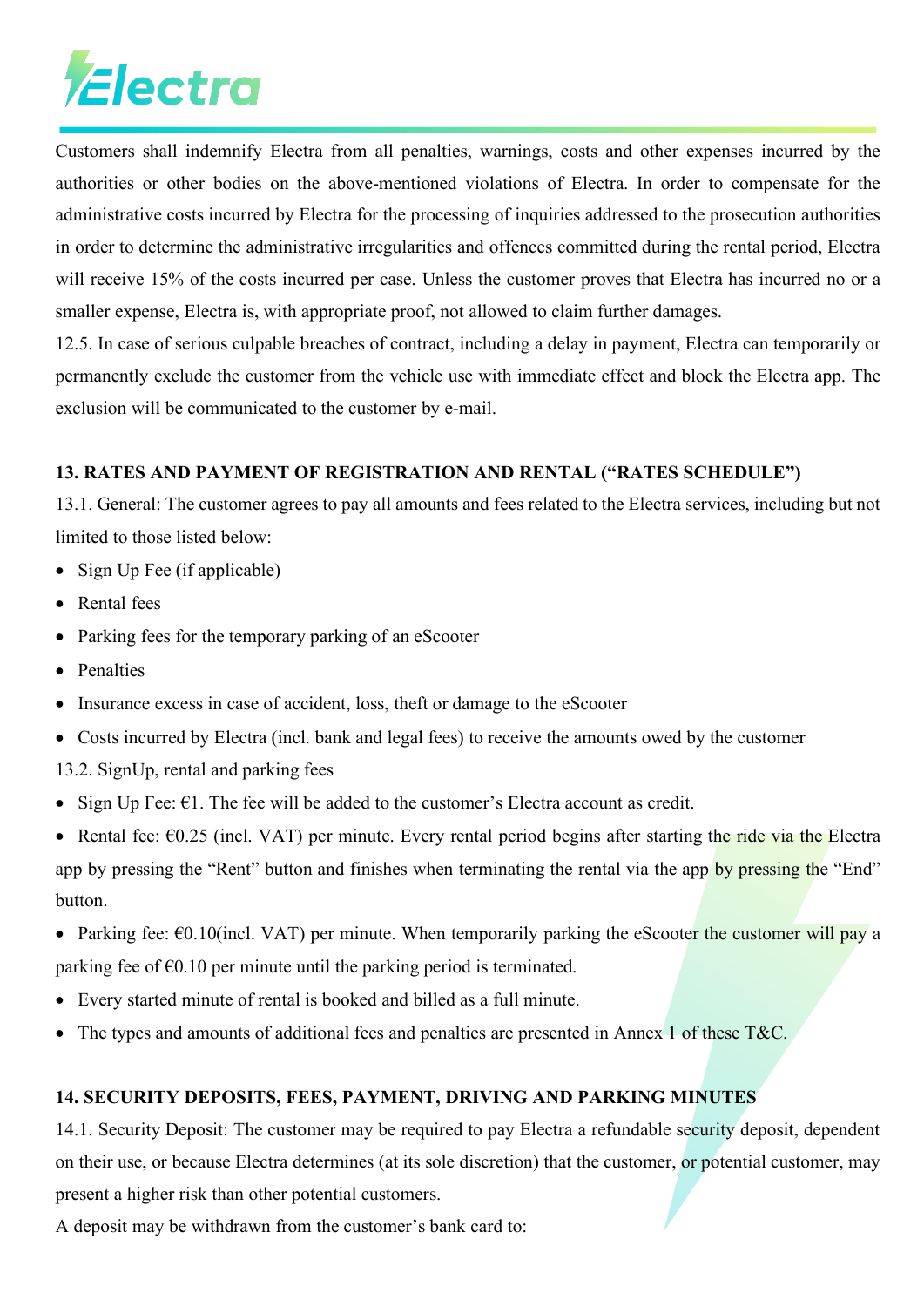• Ensure the payment of up to a  $\epsilon$ 100 the customer is liable for in case of accident or theft without third party involvement.

- Ensure the payment for the use of the Electra Service.
- Ensure the return of the eScooter and the payment of damages that are the customer's responsibility.
- Ensure the payment of penalties incurred by the customer in case of non-compliance with the customer's obligations under the framework and rental contracts.
- Ensure the payment of all fees that may be caused by any breach of a customer's obligations.

14.2. Fees: The customer agrees to pay to Electra the rental and parking fees and other charges and fees as set out in these T&C. The prices are always shown on the valid price list. These are gross prices. Payment is due at the end of the individual rental contract.

14.3. Payment Method: All major Debit and Credit cards are accepted. Electra shall ensure that the payment method provided is valid and authenticated.

14.4. Pre-Authorization: Electra may seek pre-authorization of customer's credit card account prior to a fee or cost becoming due to verify the credit card is valid and/or has the necessary funds or credit available to cover such fees or costs. Such pre-authorization may be in an amount up to the full replacement cost of an eScooter. These pre-authorizations will reduce customer's available balance by the authorization amount until it is released or reconciled with the actual charge. The customer should contact his/her card issuer if he/she has additional questions regarding the removal of an authorization amount from a statement. Charges occur within a reasonable time of the transaction or shortly thereafter, and multiple charges during the same period may be aggregated together.

### **15. CANCELLATION, TERMINATION OF THE FRAMEWORK CONTRACT**

15.1. Termination by customer: The customer may terminate the framework contract (registration) and thereby the use of Electra services at any time without cause upon a two-week written notice to Electra. The notice has to be sent to Electra by email at support@electra.space. The termination of the contract by the customer can only be effective once all due amounts have been paid to Electra.

15.2. Termination by Electra: Electra may terminate a customer's framework contract (registration) and thereby the use of Electra services at any time without cause upon one-week written notice to the customer. Electra may, at any time, without notice, immediately terminate the framework contract if the customer fails to pay any sum due under these T&C or breaches any of the customer's obligations under these T&C. Electra reserves the right to terminate the framework contract at any time if the customer's driver's license is or has been discovered to be suspended, revoked, invalid or if the customer is convicted of driving under the influence of drugs or alcohol, reckless driving, or driving over the speed limit. Electra may, at any time, without notice, immediately terminate the framework contract if the customer does not comply with any term or condition specified in the T&C or the website or app.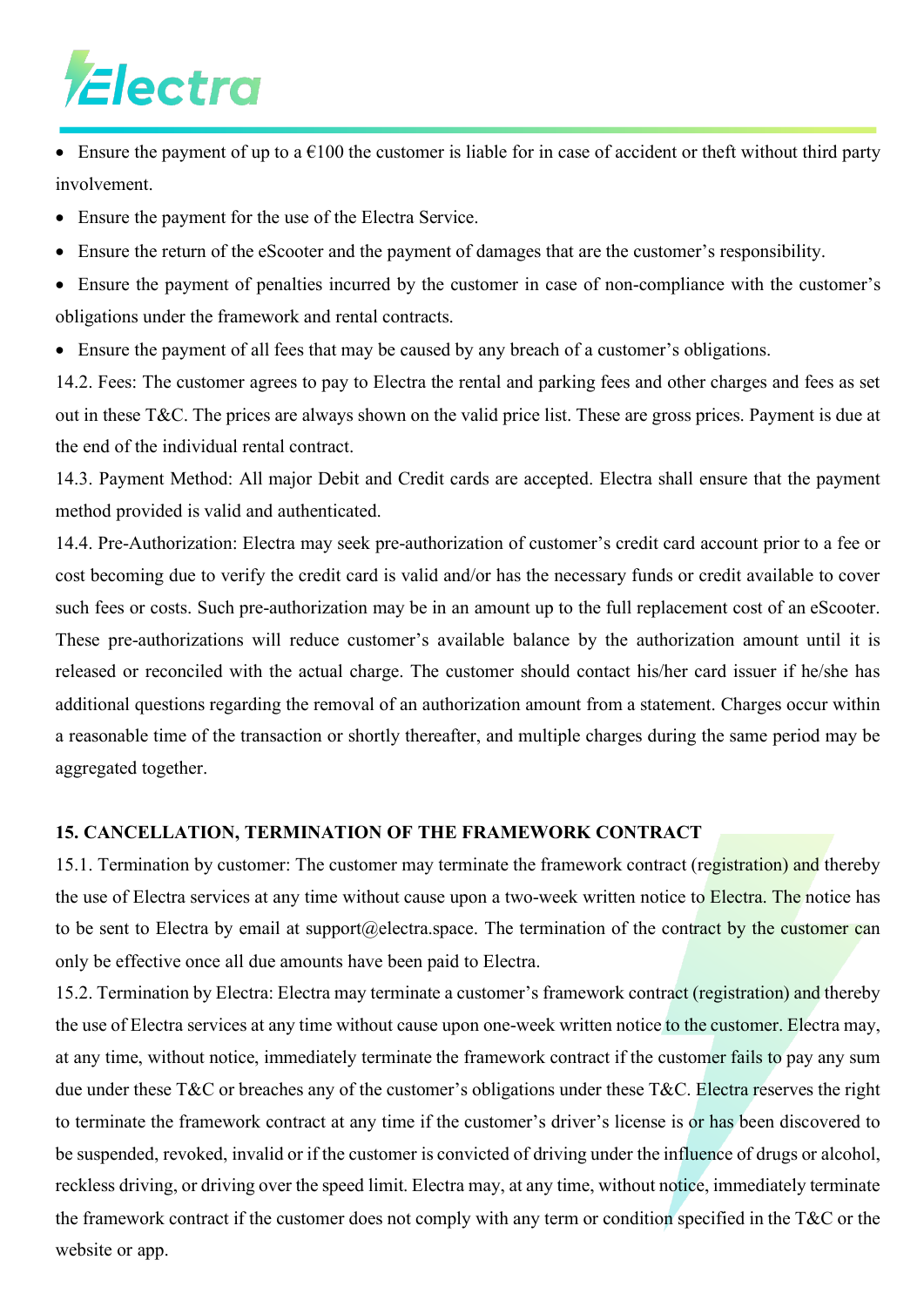15.3. Suspension of Services: Electra reserves the right to temporarily suspend a customer's access to the Electra services at its sole discretion.

### **16. CONFIDENTIALITY, DATA PROTECTION**

16.1. Electra commits to the protection of all customer's data and to treat all information provided to them confidentially and not to pass it on to third parties except as required by law and in order to register a claim under its insurance policy. The insurance company is entitled to process customers' data in accordance with the law in order to meet its obligations under the insurance policy and to settle claims made by third parties against the customer or against Electra.

16.2. By entering into a framework contract (registration) with Electra and using the services, the customer provides Electra with personal data including but not limited to a person's name, e-mail, address, phone number, driver's license and identity card. When processing such information, Electra complies with all of its obligations under the Law 125(I)/2018 and the European General Data Protection Regulation (No. 2016/679) on the processing of personal data.

16.3. The customers expressly agree that their data is stored by Electra as part of the business activities of Electra and (electronically) processed.

### **17. CHANGES TO T&C**

17.1. Electra is entitled to amend or supplement these terms and conditions at any time, in particular for future single rental contracts, unless this is not reasonable for the customer. To this end, Electra notifies its customers in good time of the changes (in writing or by e-mail) and publishes them on the Electra website www.Electra.mt. If there is no objection of the customer regarding the changes of the  $T\&C$ , which must take place within one month after the notification, the changed T&C apply as accepted by the customer. In the notification, the customer is expressly informed of his/her right of objection and the definition of the opposition period. In the event of customer's objection to the amendment or supplement to the T&C, Electra shall be entitled to terminate the basic contract with the customer on the basis of these T&C with a notice period of four weeks.

### **INFRINGEMENT FEE** Return place outside of service area  $\left| \epsilon_{25} \right|$ Parking of scooter in private parking  $\epsilon$ 25 Parking of scooter in prohibited areas or causing obstruction  $\epsilon_{25}$ Service trip caused by customer  $\left| \right| \in 25$ Battery failure due to negligence of user requiring service technician  $\epsilon$   $\approx$   $675$ Repair or cleaning of scooter as a result of violations of customer's obligations  $\left|\right. \in 25^*$

### **ANNEX 1 - ADDITIONAL FEES AND PENALTIES**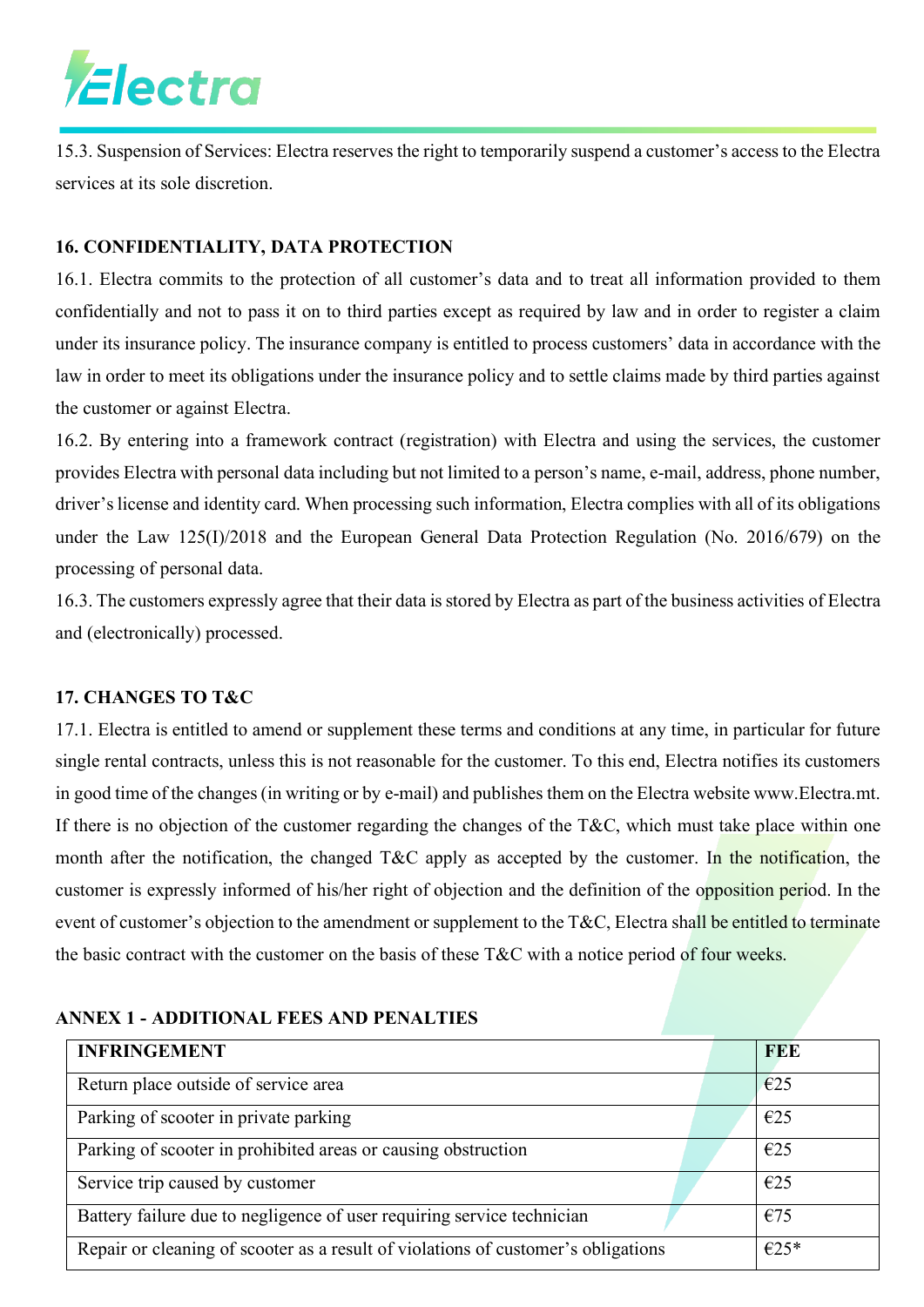| Damage or theft of scooter due to customer's violation of rental conditions     | up to $\epsilon$ 2,500 <sup><math>*</math></sup> |
|---------------------------------------------------------------------------------|--------------------------------------------------|
| Security infractions (e.g. drive without helmet)                                | E25                                              |
| Use of scooter by an unauthorised person                                        | €100                                             |
| Leave top box unlocked                                                          | E25                                              |
| Loss or damage of helmet                                                        | $\epsilon$ 50                                    |
| Battery loss or destruction by manipulation                                     | €500                                             |
| Loss or damage to vehicle documents                                             | €15                                              |
| Processing fee for traffic offences                                             | $15% +$ Fine                                     |
| Administrative fees for late payment                                            | €15                                              |
| Non-compliance with assistance procedures (damage to scooter, bodily harm, etc) | E25                                              |

\*Depending on cost of repair. The customer will be issued with an Invoice detailing all the repairs made.

#### **ANNEX 2 – RULES SCHEDULE**

In addition to the rules and obligations set forth in these  $T\&C$ , customers are required to abide by the rules set forth in this Rules Schedule. By becoming a customer, you are deemed to have accepted and agreed to abide by the rules set forth below. Failure to abide by this Rules Schedule may result in suspension or termination of your account and use of the Electra service.

#### **Who May Operate an eScooter?**

1. Only customers in good standing may operate an eScooter. Non-customers are expressly prohibited from operating an eScooter. Subletting or re-letting of the eScooter to another person, even to another customer, is expressly prohibited.

- 2. Only persons over the age of 18 may become a customer and may operate an eScooter.
- 3. A maximum of two persons may ride an eScooter at a time.
- 4. Customers without a valid license are prohibited from renting an eScooter.

### **Prohibited Uses**

#### **Electra eScooters shall not be used as follows:**

- 1. By anyone not wearing a Helmet.
- 2. To propel or tow any vehicle, trailer, or other object.
- 3. To instruct any person in the operation of an eScooter.
- 4. To ride in undesignated bicycle lanes.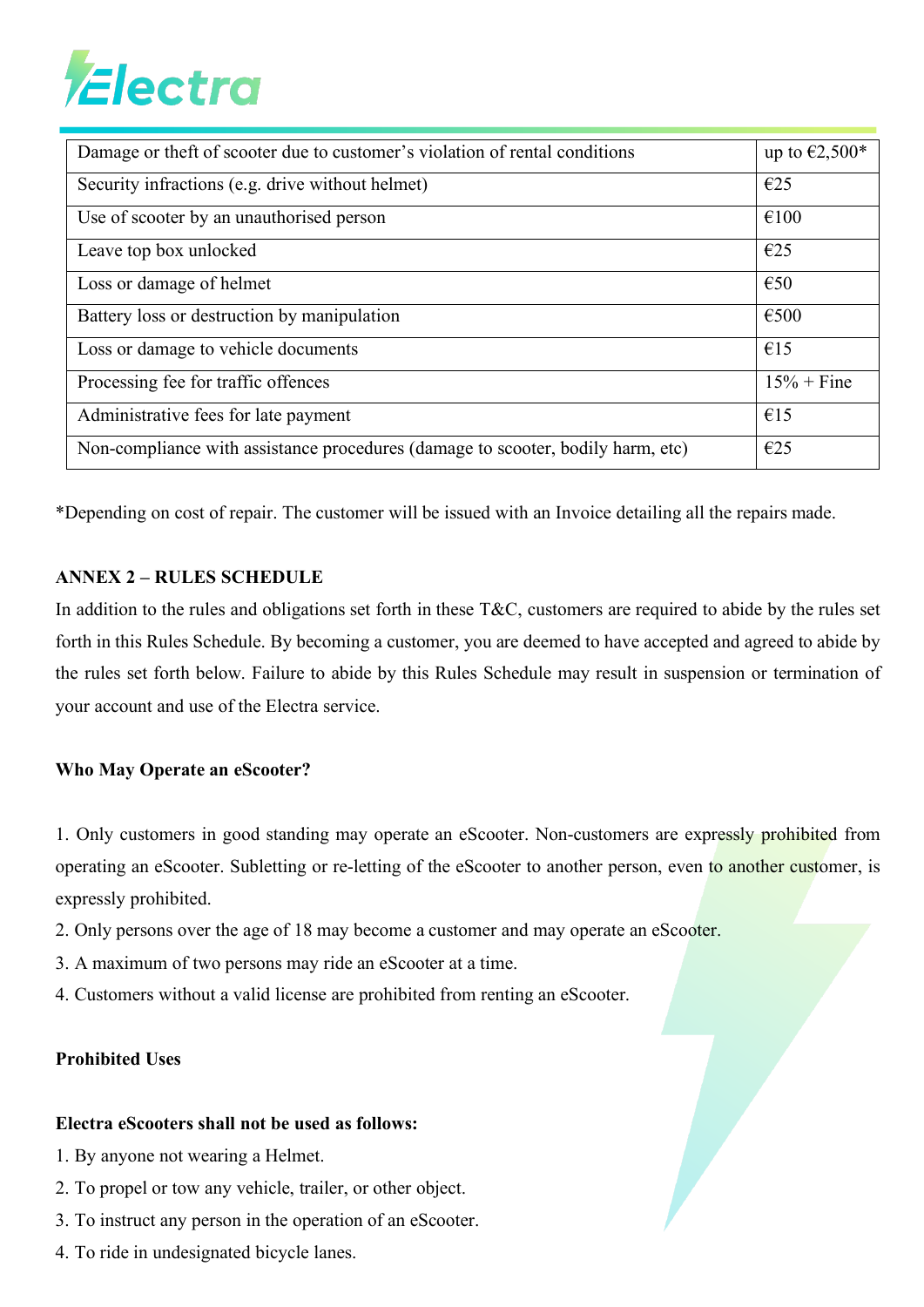5. To carry a passenger if the driving licence held by the customer does not allow it.

6. To transport animals of any kind or nature, living or otherwise.

7. During a race, competition or to perform stunts or tricks.

8. By a customer while under the influence of drugs or alcohol.

9. During the commission of a crime or other illegal activity.

10. In a negligent or abusive manner or for any use outside the scope of an eScooter's intended purpose (violating a traffic law, or receiving a ticket in an accident is not automatically a violation of this provision, but may be an indication that a violation of this provision has occurred).

12. By anyone who has provided Electra with false information in order to become or remain a customer.

13. To carry any hazardous goods or more than 20 kilograms of personal effects.

14. While there is inclement weather, including heavy rain, electrical storms or strong winds, which make it more dangerous to operate an eScooter.

15. While texting, emailing, using a cell phone, or otherwise using a mobile device other than to operate the eScooter that may distract from driving safely or otherwise engaging in any activity that may be prohibited by law.

#### **Reserving an eScooter**

1. Scooters are available to customers on a first-come-first-served basis via reservation on the Electra app. Customers using an eScooter on a first-come-first-served basis will be billed for the time they use the eScooter according to the Rate Schedule.

2. If a reservation is made available by Electra, customers shall make such reservation via the Electra app in advance of use and will be billed at the time of the rental, although not for the time of the 15-minute reservation. Customers may cancel or change an existing reservation via the Electra app within fifteen minutes after the reservation was made.

#### **Scooter Use**

1. The customer is to return the eScooter at a public location or any other places where it is authorized to be parked and is within the designated service areas which can be found on the mobile app.

2. The customer must ensure that the eScooter retains sufficient charge to be returned to one of the Service areas. If the customer fails to do so, Electra will apply a service charge as set out in Annex 1 to return the eScooter to one of the service areas.

3. Prior to operating an eScooter, the customer is required to inspect the eScooter for any signs of damage and must inform Electra immediately if any such damage is observed via the Electra Customer Support Centre on (+357) 800 77 434. If the customer fails to inform Electra, he/she may be liable for the costs incurred of repairing the eScooter. For the customer's own safety, the use of an eScooter is prohibited if any of the following equipment is not in good working order: tires, brakes, lights and signals, or mirrors.